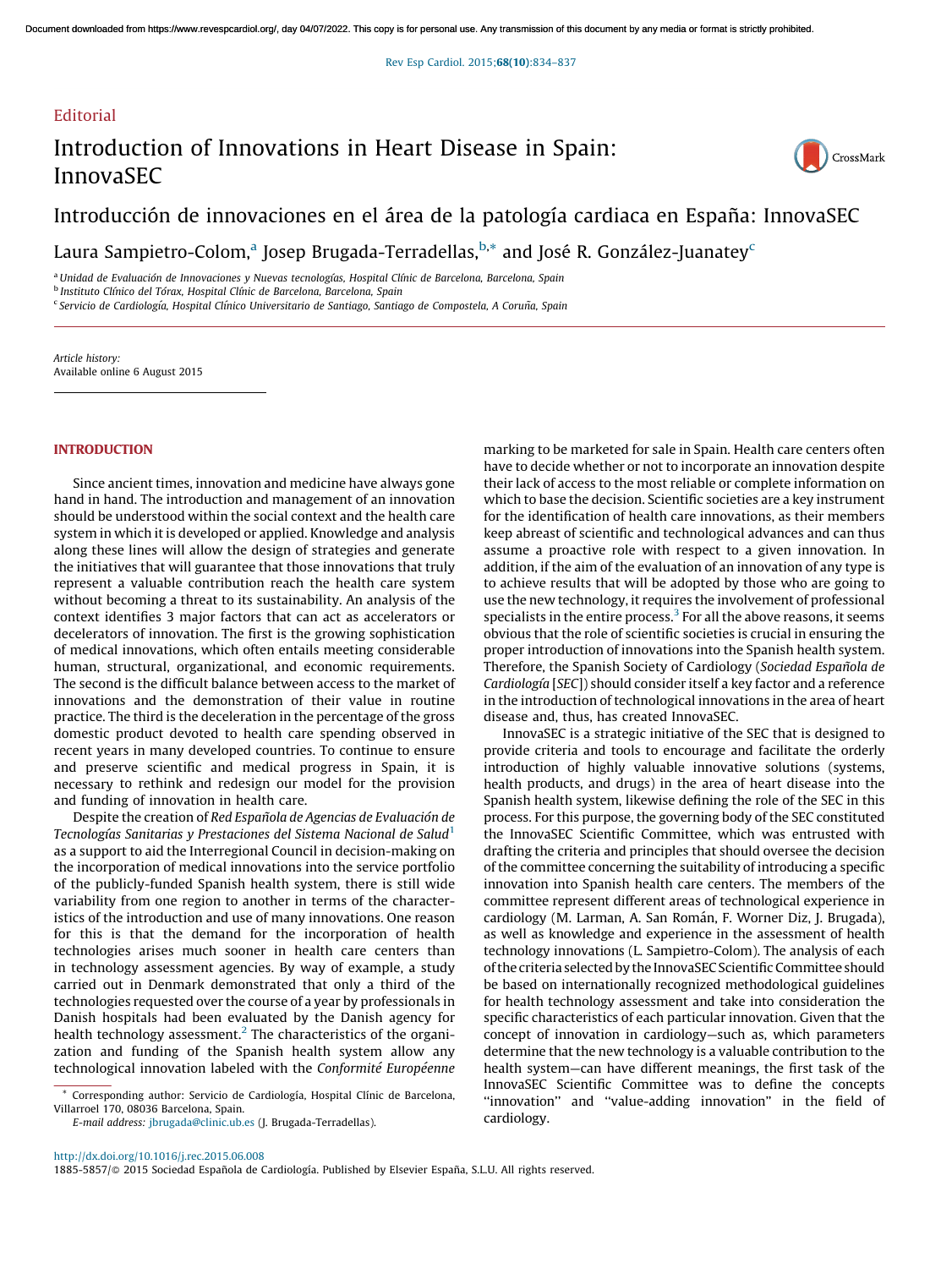## <span id="page-1-0"></span>DEFINITION OF INNOVATION IN THE INNOVASEC CONTEXT

The definition of innovation can range from a generic definition to one adapted to the productive sector that it targets. Generic definitions of innovation include the sense of the novelty of an idea, method, or product $4,5$  that is going to be made commercially available for the first time and for which there are paying customers.<sup>[6](#page-3-0)</sup> It also includes the concept of offering substantial advantages over existing products and/or covers needs that currently have no available solutions.<sup>[7](#page-3-0)</sup>

The definition of innovation transferred to the health care setting contextualizes the concepts of generic definitions. Thus, to be an innovative solution in the health care context, it is necessary to satisfy the following conditions: *a)* the innovative products should address unmet needs and improve health outcomes; *b)* the innovations should be novel, should offer improvements over existing products, and should constitute a step forward in terms of patient outcomes; and *c)* an innovation should provide treatment for a condition with no existing treatment or effective intervention or, if a possible intervention is available, it does not achieve the desired levels of efficacy.<sup>[8](#page-3-0)</sup> From all these definitions, a lowest common denominator can be extracted: novelty, improvement in health outcomes, and response to an unmet need. $8$ 

Based on the various definitions, the InnovaSEC Scientific Committee defines health care innovation as the application of novel solutions that respond to new objectively identified requirements or to real needs that are not covered and/or that offer improvements in health outcomes, from the point of view of both patients and professionals and the health system in general, or improve the existing options for addressing a health problem.

### ''VALUE''-ADDING INNOVATION ACCORDING TO INNOVASEC

Determination of whether or not a technological innovation adds value to current practice can vary from one country to another and within any given country, depending on who assigns this value. Every country has its own culture and social values, which determine the importance allotted to each of the attributes of the innovation itself and to the results it produces. Thus, the same innovation can be considered to be a valuable contribution or otherwise in different countries. In turn, depending on the profile of the person or entity defining the value of the innovation (patient, health authority, clinician, industry), the criteria to be considered and the relative importance assigned to each in the final decision will also contribute to determining whether or not a technological innovation is considered to add value. $\frac{9}{2}$  $\frac{9}{2}$  $\frac{9}{2}$ 

The InnovaSEC Scientific Committee has defined the value of an innovation from the point of view of health care professionals, but has also taken into account the perspective of the patients, which the professionals are aware of because of their day-to-day relationship, and that of the health authorities, to whom professionals are increasingly obliged to account for their administration of the resources they use. Thus, InnovaSEC considers that a technological innovation adds value if it improves health status, enhances quality of life, and/or reduces the mortality rate with respect to the best available options, at an acceptable cost.

## IDENTIFICATION OF INNOVASEC CRITERIA FOR THE ASSESSMENT OF INNOVATIONS

The identification of the criteria that are to govern the proper introduction of innovations of value in the field of cardiology into the Spanish health system was carried out in several stages and using different methodologies. First, the tables of contents of the key journal in health technology assessment (the *International Journal of Technology Assessment in Health Care*) were reviewed. One study was found to mention 42 criteria of interest employed to assess the introduction of a technological innovation. The study was the result of an international survey involving 140 professionals (one third clinicians, two thirds professional health policy makers), from 23 countries on 5 continents, who customarily decide on the introduction of health innovations in their context.<sup>[10](#page-3-0)</sup> For the purpose of identifying any other relevant criteria not identified in that article, a literature search was performed in the PubMed and EMBASE databases, yielding 979 articles, whose abstracts were reviewed by 2 members of the InnovaSEC Scientific Committee. Of all these articles, only 3 studies mentioned a new

#### Table 1

InnovaSEC Criteria Related to Health Innovation

| Concept                                                                                                                                                            |
|--------------------------------------------------------------------------------------------------------------------------------------------------------------------|
| Inform about prevalence and incidence of the target disease or about the indication for the use of the innovation                                                  |
| Degree of severity of the disease for which the innovation is indicated                                                                                            |
| Aspects derived from the disease that can result in a health-economic and social burden (eg, disability, sick<br>leave) and health costs (eg, hospital admissions) |
| Response to an unmet need or a substantial improvement or contribution to clinical and scientific progress                                                         |
| Clinical benefits (quality of life, life expectancy, symptom resolution) and reduced resource use<br>(eg. readmissions)                                            |
| Presence of risks associated with the use of the technology (complications, adverse effects, invasiveness)                                                         |
| How the use of the innovation will affect direct health costs                                                                                                      |
| Incremental cost-effectiveness ratio                                                                                                                               |
| Quality of the scientific evidence or information being used to draft the InnovaSEC criteria                                                                       |
| Resources and organizational changes needed to implement the innovation                                                                                            |
| Risk of variability in its use                                                                                                                                     |
| Prospects for its use leading to the generation of more and better scientific knowledge                                                                            |
| Status of regulatory approval (eg, CE marking, United States Food and Drug Administration)                                                                         |
| Prospects for equal access for the entire target population of the region                                                                                          |
| Assess whether it can be implemented and is sustainable in the current health care context                                                                         |
|                                                                                                                                                                    |

CE, *Conformite´ Europe´enne.*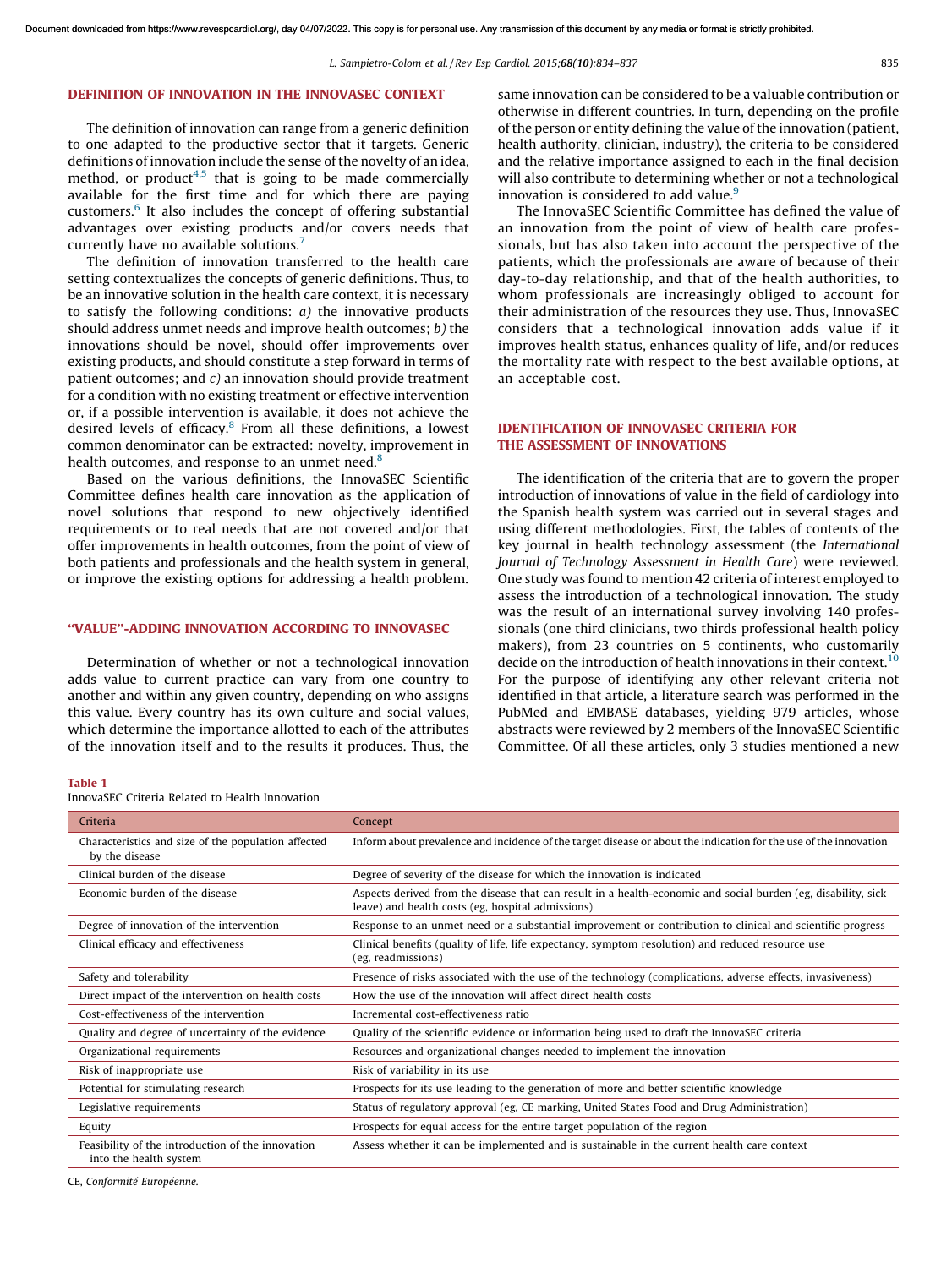#### 836 *L. Sampietro-Colom et al. / Rev Esp Cardiol. 2015;*68(10)*:834–837*

## Table 2

InnovaSEC Criteria Related to the Centers in Which the Innovation Is to Be Introduced

| Criteria to be taken into account                | Concept                                                                                                                                                                   |
|--------------------------------------------------|---------------------------------------------------------------------------------------------------------------------------------------------------------------------------|
| Training requirements                            | Characteristics and level of training necessary to enable the use of the innovation                                                                                       |
| Learning curve                                   | Experience in the area in which the innovation is to be implemented, number of cases involving similar<br>procedures, need for instruction from experts in the innovation |
| Reliability and capability of the team           | Previous experience in similar procedures and requirements (necessary services and technologies) related to<br>the innovation                                             |
| Workflow and quality indicators                  | Minimum necessary workflow                                                                                                                                                |
| Transparency in outcome reporting                | Commitment of the center to report information on the process and the results of applying the innovation                                                                  |
| Information for the patient and informed consent | Clear selection criteria and informed consent                                                                                                                             |

criterion that had not been included in the aforementioned article (unit price of the drug). Likewise, we reviewed the document drawn up by European Network for Health Technology Assessment (EUnetHTA), which provides the criteria that should be considered in the evaluation of new technologies in the medical and surgical fields, $11$  but it did not identify any additional new criteria.

From these information sources, we obtained 2 lists. The first consisted of 55 criteria related to technological innovation and the second consisted of 5 criteria related to the characteristics of the centers that were interested in adopting the innovation. Each member of the InnovaSEC Scientific Committee reviewed the lists individually in order to: *a)* evaluate the suitability of each criterion for its application in the case of innovations in the area of heart disease, and *b)* identify new criteria (1 new criterion identified: transparency in the reporting and auditing of results). Subsequently, the committee discussed the assessments face to face and a consensus was reached on the final list of criteria. After this consensus, the initial 60 criteria were reduced to 21 (15 directly related to the innovation and 6 to the centers wishing to introduce it). [Tables](#page-1-0) 1 and 2 show the resulting InnovaSEC criteria that are to be taken into account for the introduction of innovations in the field of heart disease in the Spanish health system.

## ASSESSMENT PROCESS AND RECOMMENDATIONS OF THE INNOVASEC SCIENTIFIC COMMITTEE

The assessment process for the incorporation of innovation will be governed by a series of principles that guarantee the credibility and reliability of the evaluation carried out, of the decision-making process, and of the final decision. The assessment of any innovation should be systematic, structured, evidence-based, unbiased, and robust. The assessment should be based on the quantitative and qualitative methods exhibiting the best agreement with the characteristics of the technology being evaluated and with the assessment question to be addressed. These methods should be the product of the best scientific knowledge available at the time of the evaluation. Likewise, the assessment should take into account the characteristics of the Spanish health care context. The decisionmaking process will be based on transparency, which implies reporting the sources on which the assessment and its entire process is based, as well as stating explicitly how and why the final decision has been reached, allowing for the presentation of arguments for the decision prior to its implementation.

The InnovaSEC Scientific Committee will be the SEC's reference point for any issue related to innovation. Its main objective is to assess the proposals for the introduction of innovations into the health system by the SEC, considering the information associated with the criteria defined in this editorial and respecting the principles mentioned in the preceding paragraph. The functions of the committee include: *a)* the identification and proactive assessment of innovations

(prospective technology); *b)* responding to the demand for the assessment of technological innovations within the SEC; *c)* participation in planning the incorporation of these innovations; and *d)* establishing the characteristics of the process of reporting the results of the centers incorporating the innovation, if necessary. The committee is multidisciplinary and its members must declare any conflicts of interest they may have each time the committee is called on to act.

The recommendations of the InnovaSEC Scientific Committee will be classified as: *a)* positive: the innovation meets the conditions that make it an innovation of value for patients and for the Spanish health system; *b)* positive with monitoring: the state of development of the innovation and the information evaluated indicate that it is highly probable that it meets the conditions that make it an innovation of value for patients and the Spanish health system, but the results of the assessment are not conclusive and, thus, monitoring of the introduction is advisable; *c)* introduction with evidence development: the information on the innovation is limited and unconvincing, but there are positive indications (the innovation should be subjected to an investigation protocol that will provide the information required by the SEC and the health authorities); and *d)* negative: the characteristics of the state of development or of the innovation itself or of the health care context do not favor any of the above recommendations at the present time.

#### **CONCLUSIONS**

The SEC has no intention of interfering with the fundamental role of the *Red Espan˜ola de Agencias de Evaluacio´n de Tecnologı´as Sanitarias y Prestaciones del Sistema Nacional de Salud*, but understands that, in the cardiology setting, the scientific societies in general and the SEC in particular can offer an additional, and highly useful, professional view when it comes to making the final decision on the introduction of technological innovations. Both the criteria and the process defined for InnovaSEC lay the foundations for the participation of the SEC in good governance of the introduction of value-adding innovations in the field of cardiology into the Spanish health system.

## ACKNOWLEDGMENTS

We thank our fellow members of the InnovaSEC Scientific Committee: Mariano Larman, Alberto San Román, and Fernando Worner.

#### CONFLICTS OF INTEREST

None declared.